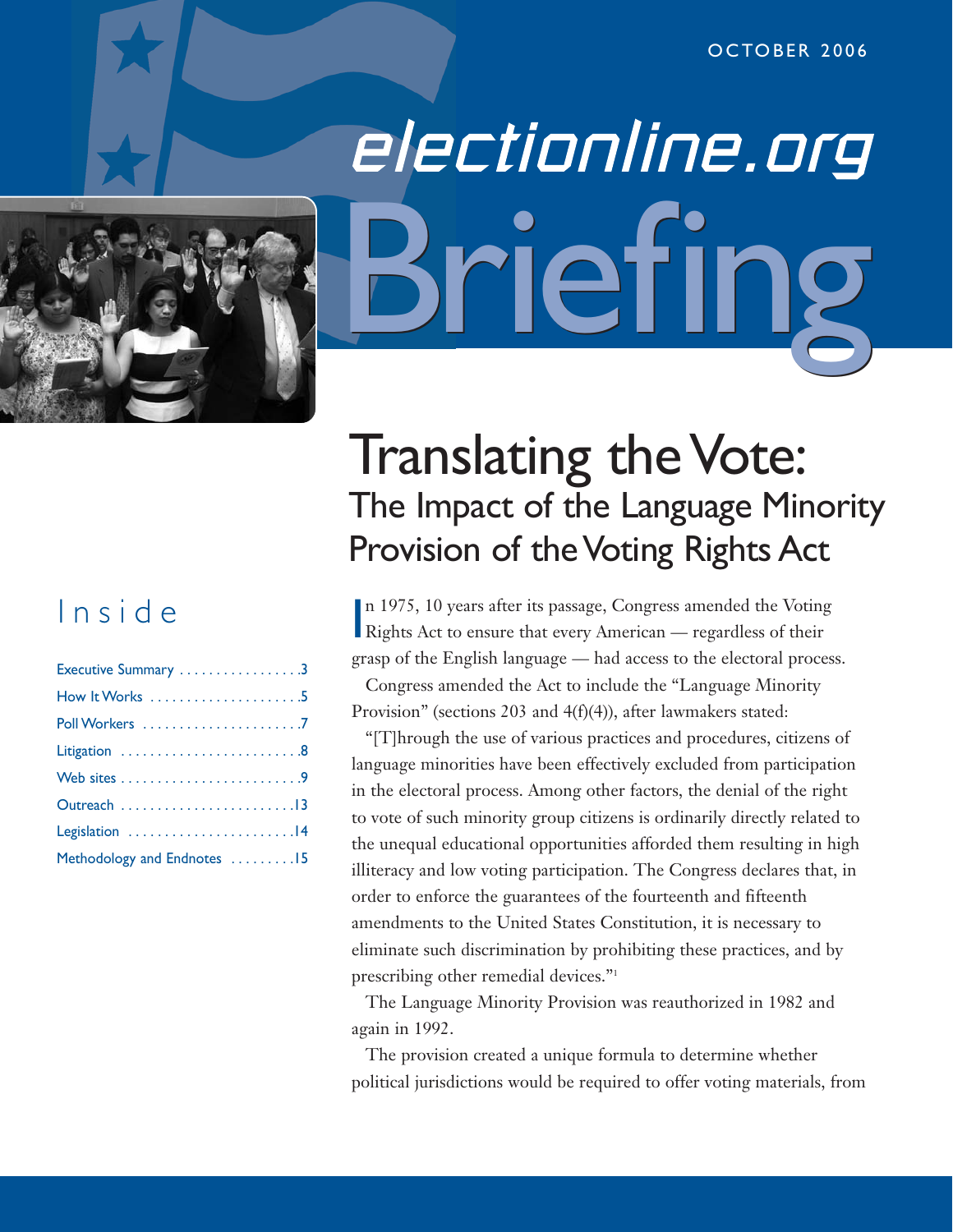ballots to education materials to registration forms and assistance at the polls, not only in English but also a variety of minority languages within four language groups: American Indian, Asian American, Alaskan Natives or Spanish heritage.

Covered jurisdictions are determined by the U.S. Census Bureau, with the most recent determinations made in July 2002. Now, 21 years after the passage of sections 203 and 4(f)(4), almost 300 political jurisdictions in 31 states are required to offer voting materials in more than 25 different languages.

Although the number of foreign-born persons entering the United States dropped by 24 percent in 2004 from an all-time high in 2000, more than one million foreign-born persons continue to enter the U.S. each year.<sup>2</sup> Between 1996 and 2005, over 6.6 million people became naturalized U.S. citizens, more than double the three million who naturalized between 1986 and 1995.<sup>3</sup> In 2005, 712,527 naturalization applications were processed with the U.S. Citizenship and Immigration Services — now a division of the Department of Homeland Security granting citizenship to more than 600,000 people.<sup>4</sup>

In this, the 14th Election Reform Briefing, *electionline.org* explores the impact of the Language Minority Provision, not only on the growing electorate, but also on the administration of elections.

While the implementation of sections 203 and 4(f)(4) has potentially opened up the voting process to millions of new voters, it has also created a unique set of challenges for those who administer elections.

Even as leaders of minority-language organizations praise the ability to offer voting materials in multiple languages, election officials in some of the affected jurisdictions ponder the impact of implementing — or in some cases side-stepping — the federal requirements.

The report also comes at an auspicious time. The national debate over immigration has reached a fever pitch in this electon year, and less than two months ago, Congress debated reauthorizing the Voting Rights Act.

The language provision of the Voting Rights Act was set to expire in 2007, but after debate throughout the summer, the language provision was included in the Voting Rights Act Reauthorization and Amendments Act of 2006 that was signed by President George W. Bush on July 27.

The Reauthorization Act of 2006 extends the language requirement provisions for certain states and political jurisdictions to provide voting materials in multiple languages for the next 25 years.

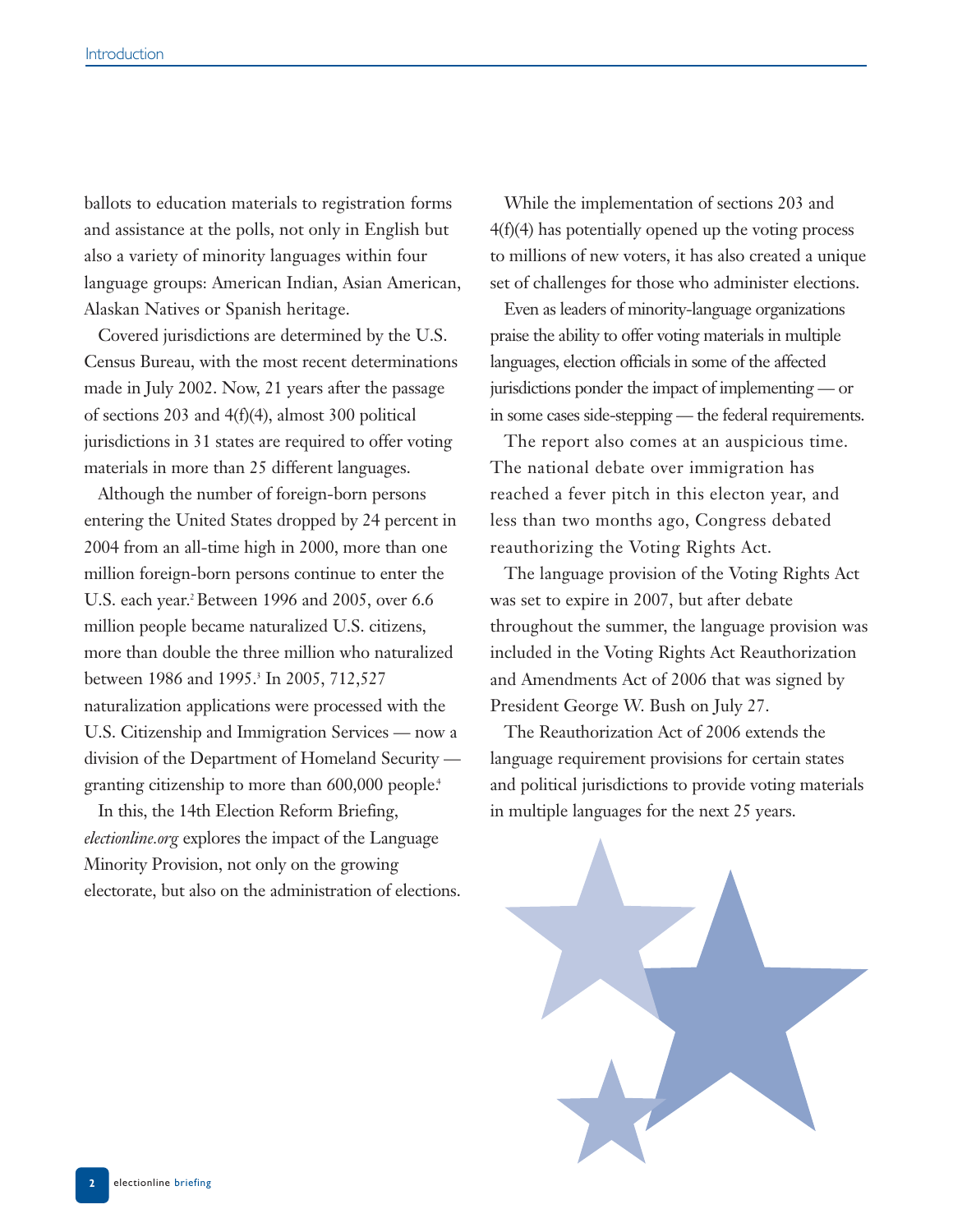# Executive Summary

When Congress amended the Voting Rights Act in 1975 to include the Minority Language Provision (sections 203 and  $4(f)(4)$ ), the political process became much more accessible for millions of Americans, who might have only a rudimentary grasp of the English language.

However, from statehouses to courthouses to Capitol Hill, section 203 has proven controversial. New citizens and immigrant-rights activists have celebrated the inclusionary aspect of the law, local elections officials have grappled with how to implement the requirements, while some state and federal legislators have debated the impacts of the law and sought ways to eliminate or circumvent it.

#### **The Impact of Section 203 on Voters and Election Officials**

While section 203 has opened up the electoral process to more than half a million new citizens each year, it has also created a unique set of challenges for county and city elections officials.

In one Washington county, instead of automatically printing all materials in Spanish and English, the county sent out a bilingual survey to find out just how many registered voters required materials in Spanish. In another county in Maryland, new DRE voting machines made the transition to bilingual ballots much smoother, and in one borough in Alaska, where the triggering language has only been in written form for about 10 years, the elections officials provide verbal assistance, but do not provide written materials.

Recruitng bilingual poll workers and registering new citizens to vote has relied on the outreach of elections officials and many outside groups. In many jurisdictions that fall under section 203, a number of elections officials have relied heavily on outside organizations to help recruit bilingual poll workers.

#### **Technology Plays a Role**

Though there is no requirement that state and local governments provide any information via the Internet, most states and counties have Web sites and many — more than half of the state sites — are translated into at least one additional language.

However, what exactly is translated, to what extent and into what languages, varies greatly from site to site.

Thirty-one states provide some information on their state election Web site in at least one additional language most often Spanish (29 sites).Web sites for Kentucky and the District of Columbia can be translated into multiple languages however forms on those sites remain in English.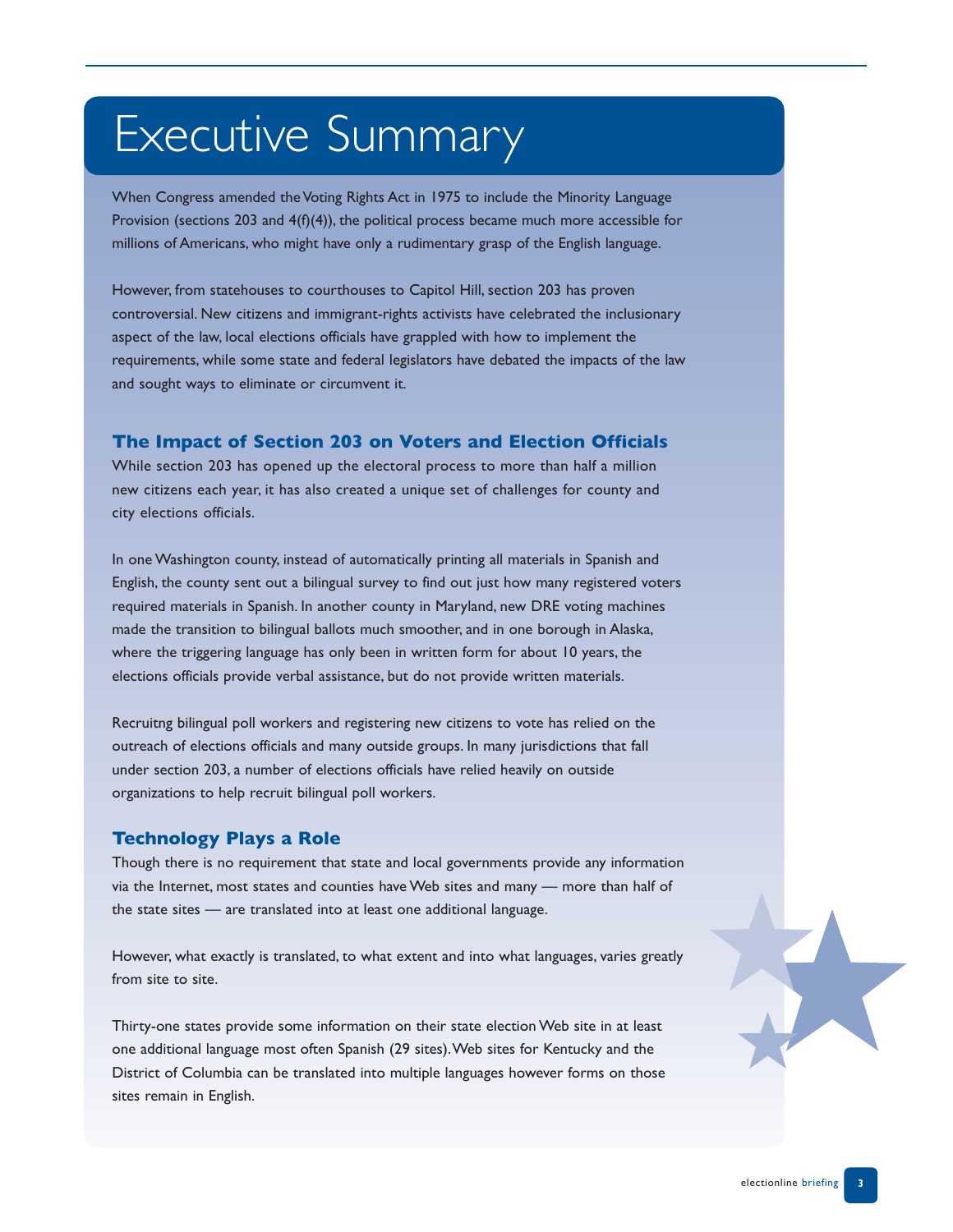# Executive Summary

The documents most often provided in languages other than English are voter registration forms (24 states), followed by absentee ballot application forms (11 states) and information on filing administrative complaints (five states).

Four states — Arizona, California, New Mexico and Texas — are covered by entirely by section 203 with regard to Spanish.All four of these states provide some, but not all of their election information online in Spanish. Seven states with jurisdictions covered by section 203— Louisiana, Mississippi, Montana, Nevada, North Dakota, South Dakota and Utah — do not provide information on their Web sites in any other language. However, some of the individual jurisdictions within these states do provide information on their individual county or city Web sites in the required languages; and in some instances, section 203 applies only to American Indian spoken languages.

#### **Litigation and Legislation**

The U.S. Department of Justice has been aggressive in pursuing litigation against jurisdictions that fail to comply with section 203. Most recently DOJ filed suit in eight jurisdictions including Boston and Springfield, Mass. In most cases, the offending jurisdiction reaches a compromise with DOJ and the department settles the suit before reaching the courtroom. Initially, Boston Mayor Thomas Menino (D) decided to challenge the lawsuit, but like many other jurisdictions, the city eventually settled with the federal government.

In some states, the question of whether the federal mandate trumps state law is unanswered. In Utah, which has an English-only provision for all government documents, state officials recently opted to stop producing voting materials in Spanish because they said the federal mandate no longer applied because of the English-only law. In California, where the mandate applies to the entire state with relation to the Spanish-language materials, the 9th Circuit Court of Appeals is considering whether or not voter-led initiative petitions fall under section 203 or not.

Reauthorization of sections 203 and 4(f)(4) were part of the debate this summer on Capitol Hill over reauthorization of the entire Voting Rights Act. Although both sections eventually breezed to renewal by Congress utterly unchanged, some provisions of the act caused grumblings from some quarters that its requirements were unnecessary or cumbersome.A group of about 80 Congressmen attempted to have the Act amended to strip the language provisions. But the House Rules Committee refused to allow consideration and the Voting Rights Act Reauthorization and Amendments Act of 2006 was approved and signed by President George W. Bush.The Reauthorization Act extends the language provision requirements for 25 years.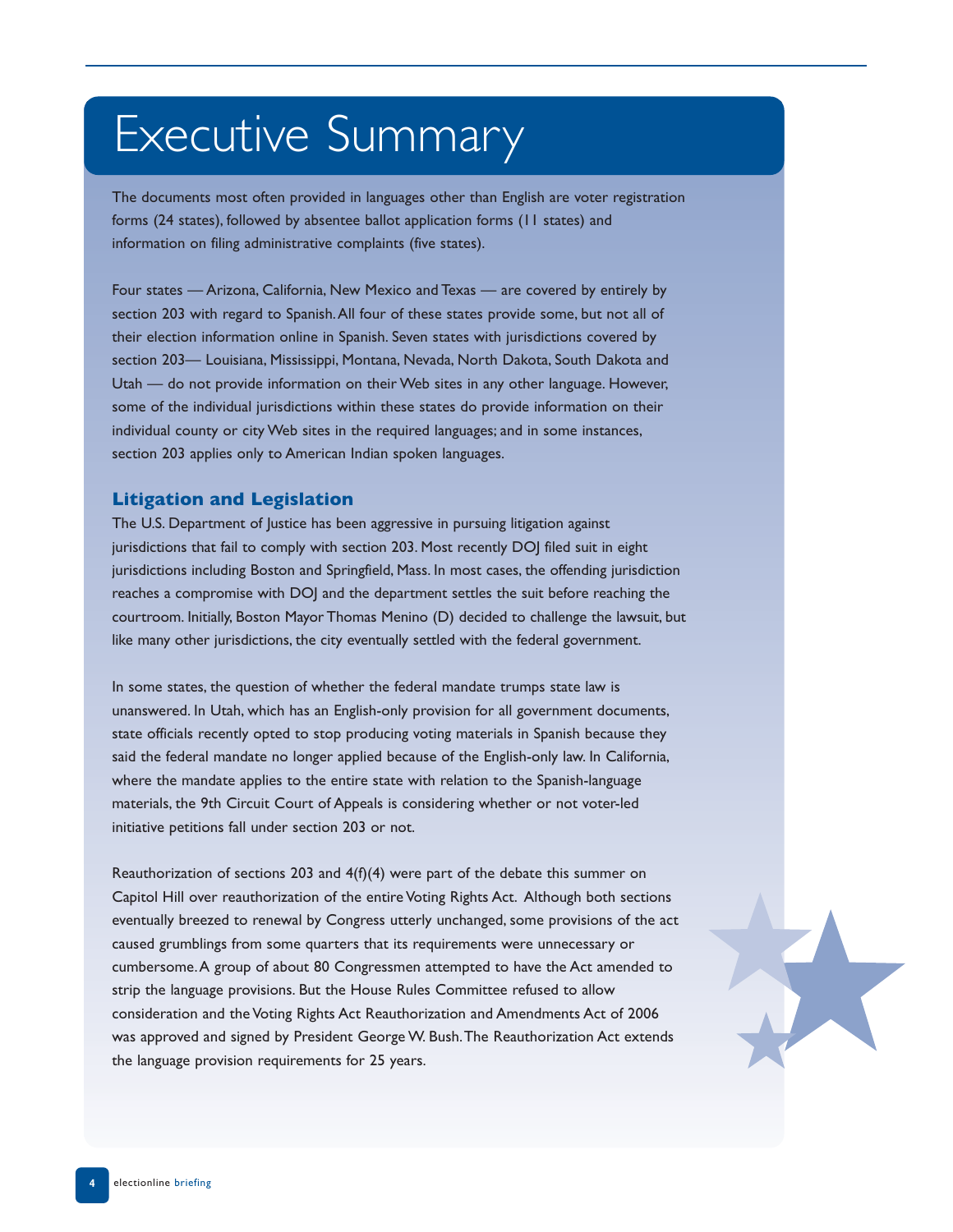# How It Works

In 1975, Congress amended the Voting Rights Act to include section 203 (c) and Section  $4(f)(4)$ , both of which require jurisdictions to provide ballots and assistance in minority languages. The provisions were initially adopted for a period of 10 years and have been extended several times including most recently in late July for an additional 25 years (see page 14).

Under section 4(f)(4), a jurisdiction is covered only if the U.S. Attorney General and the Director of the Census determine it meets all three of the following requirements: over 5 percent of the voting-age citizens on Nov. 1, 1972 were members of a single language minority group; the U.S. Attorney General finds that elections materials were provided in English only on Nov. 1, 1972; and the Director of the Census determines that fewer than 50 percent of voting-age citizens were registered to vote on Nov. 1, 1972 or that fewer than 50 percent voted in the November 1972 presidential election.

Jurisdictions mandated to comply with section 203(c) must provide minority language ballots "where there are more than 10,000 or over 5 percent of the total voting age citizens in a single political subdivision who are members of a single minority language group, have depressed literacy rates and do not speak English very well."

Section 4(f)(4) targets jurisdictions with more serious problems of

Until we hear otherwise, we're surveying all of our voters to find out what their preference is and then affording them the opportunity to vote in that language if they would like. **Would like Would Like Would Like Example 2018** 

Yakima County,Washington

voting discrimination against language minorities, including evidence that language minorities have been subjected to physical, economic and political intimidation when they sought to participate in the political process.<sup>5</sup>

Determination for compliance with both sections is based on the most recent Census figures. Following the 2002 Census report, 296 jurisdictions in 30 states fall under section 203 and are now required by law to offer ballots in languages including Spanish, Chinese and Filipino.

Spanish is the predominant language, triggering coverage in 84.2 percent of jurisdictions. In addition, Spanish language assistance must be provided statewide in Arizona, California, New Mexico and Texas. American Indian coverage is the second most common (16 percent) language.<sup>6</sup> However, within the American Indian-language coverage there are more than 17 unique languages.

Faced with offering materials in multiple languages, local jurisdictions have approached the task in a variety

of ways. In 2002, after being contacted by the U.S. Department of Justice (DOJ), the Yakima County, Wash. auditor's office sent out notices — in English and Spanish — to all registered voters asking that they return a postage-paid postcard if they would like to request their ballot in Spanish.

"We half way expected it, but didn't really know for sure until we were contacted by the Justice Department in late July," said Lynda Sissom, assistant county auditor the county. "Until we hear otherwise, we're surveying all of our voters to find out what their preference is and then affording them the opportunity to vote in that language if they would like. We have over 500 people who have requested the Spanish language ballots."7

Despite the controversy surrounding them, new electronic voting equipment in some jurisdictions has made implementation of section 203 easier and less costly than for those jurisdictions that rely on paper ballots. The electronic machines are equipped to handle a variety of languages.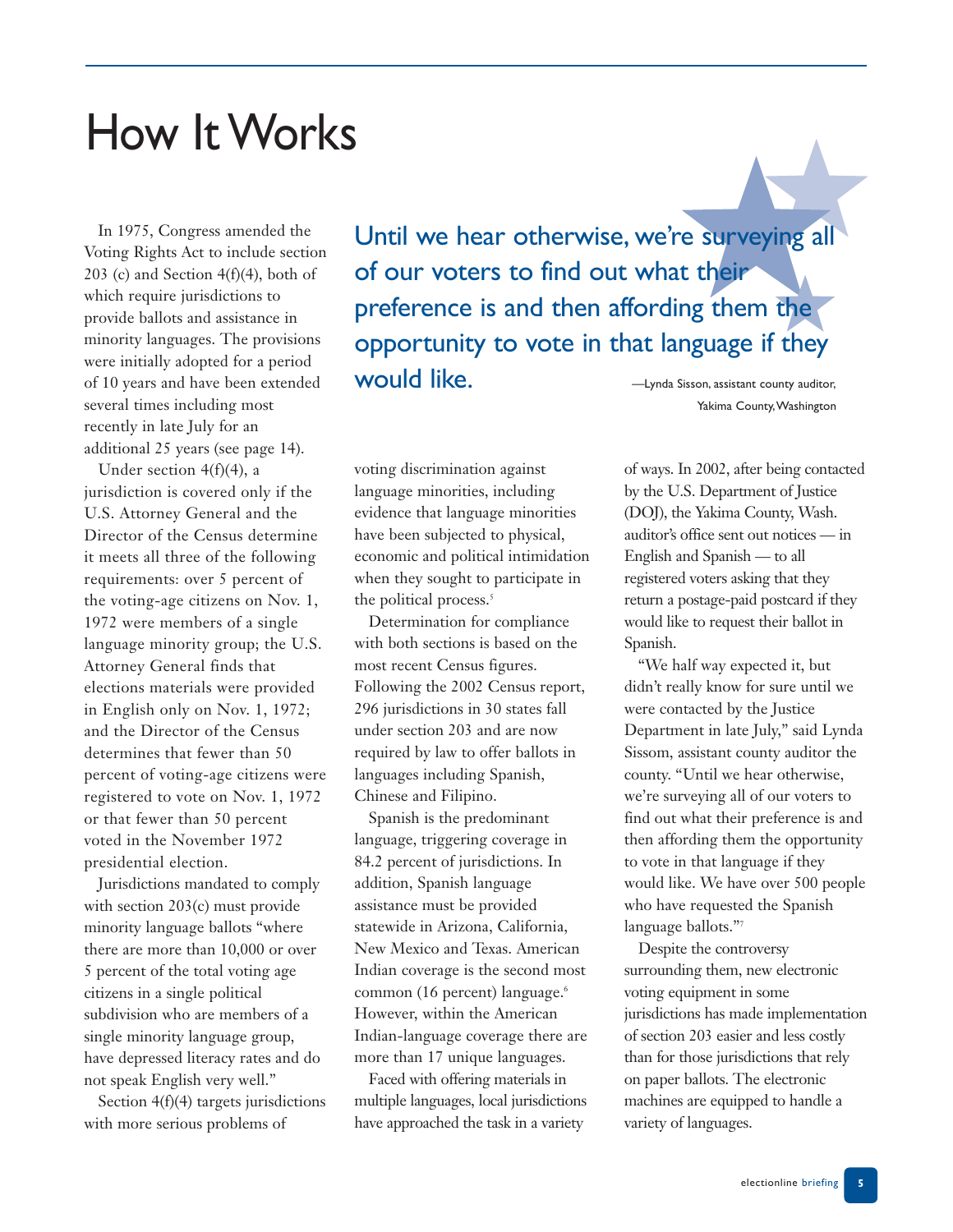In the Washington, D.C. suburb of Montgomery County, Md., the county elections staff knew the demographics were changing. They anticipated the mandate and were already providing many materials in both Spanish and English.

"Now we [not only] have a ballot that you can read and hear in Spanish, but [we have] all the other elements, all the posters that go to the polling places," said Margaret Jurgensen, the county's election director. "We print up a specimen ballot that has historically been four to six pages. But this year we had to include voting instructions and do everything in English and Spanish and we now have a specimen ballot that is 28 pages long and needs to be mailed to all of our registered voters."8

The Voting Rights Act mandate is not cut and dry though. For instance, according to Census data, the Kenai Peninsula Borough in Alaska is required to offer their ballots in English and Sugestun, a native language spoken only in one village. The village is only accessible by air or water and does not have a voting precinct. Voters mail in their ballots. Because of the unique situation, two native Sugestun speakers are available in the village to assist voters with any ballot questions.

When Linda Murphy, who was clerk of the borough, heard from DOJ in 2002, she said she was taken by surprise because she knew of no one in the village that only spoke Sugestun, a language that has only been written for about a dozen years and was developed phonetically.

# Section 203 Jurisdictions

In July 2002, the U.S. Department of Justice informed 296 jurisdictions that they must comply with section 203 of the Voting Rights Act and provide ballots, voter education and assistance at the polls in a foreign language. That represented an increase of 16 jurisdictions over the previous Census figures. From Chinese to Vietnamese to Spanish to Apache, counties, boroughs, parishes, cities and towns in 30 states must offer ballots in more than 25 languages other than English. Some jurisdictions must offer their ballots in more than two languages. For instance, Los Angeles County must provide materials in six languages.

| <b>State</b>    | <b>Jurisdictions</b> | <b>State</b>    | <b>Jurisdictions</b> |
|-----------------|----------------------|-----------------|----------------------|
| Alaska          | 4                    | Montana         | $\overline{2}$       |
| Arizona         | 12                   | <b>Nebraska</b> | $\overline{2}$       |
| California      | 24                   | <b>Nevada</b>   | 6                    |
| Colorado        | 10                   | New Jersey      | $\overline{7}$       |
| Connecticut     | 7                    | New Mexico      | 27                   |
| Florida         | $\overline{10}$      | New York        | $\overline{7}$       |
| Hawaii          | $\overline{2}$       | North Dakota    | $\overline{2}$       |
| Idaho           | 5                    | Oklahoma        | $\overline{2}$       |
| <b>Illinois</b> | $\overline{2}$       | Oregon          |                      |
| Kansas          | 6                    | Pennsylvania    |                      |
| Louisiana       | ı                    | Rhode Island    | $\overline{2}$       |
| Maryland        |                      | South Dakota    | 18                   |
| Massachusetts   | 6                    | Texas           | 104                  |
| Michigan        |                      | Utah            |                      |
| Mississippi     | 9                    | Washington      | 4                    |

"I didn't think we had any sort of problems and I received a letter from the First Chief that they were not requesting it," Murphy said. "I wrote back to the Department of Justice on Aug. 17 setting all of this forward and telling them what we do for all of our elections anyway, and also letting [DOJ] know that it was my intent to continue with this." 9

The law has run into other questions of interpretation. In Utah, an English-only law for government documents has raised questions

about whether or not the federal legislation applies. Problems arose when elections officials sent out voter education materials — in Spanish and English — explaining the state's new touch-screen voting machines. After riling anti-illegal immigration activists and some state officials, officials in the Elections Office announced they would only produce Spanish translations if ordered to do so by DOJ.

"We did it in a good-faith gesture to the Feds because we are using their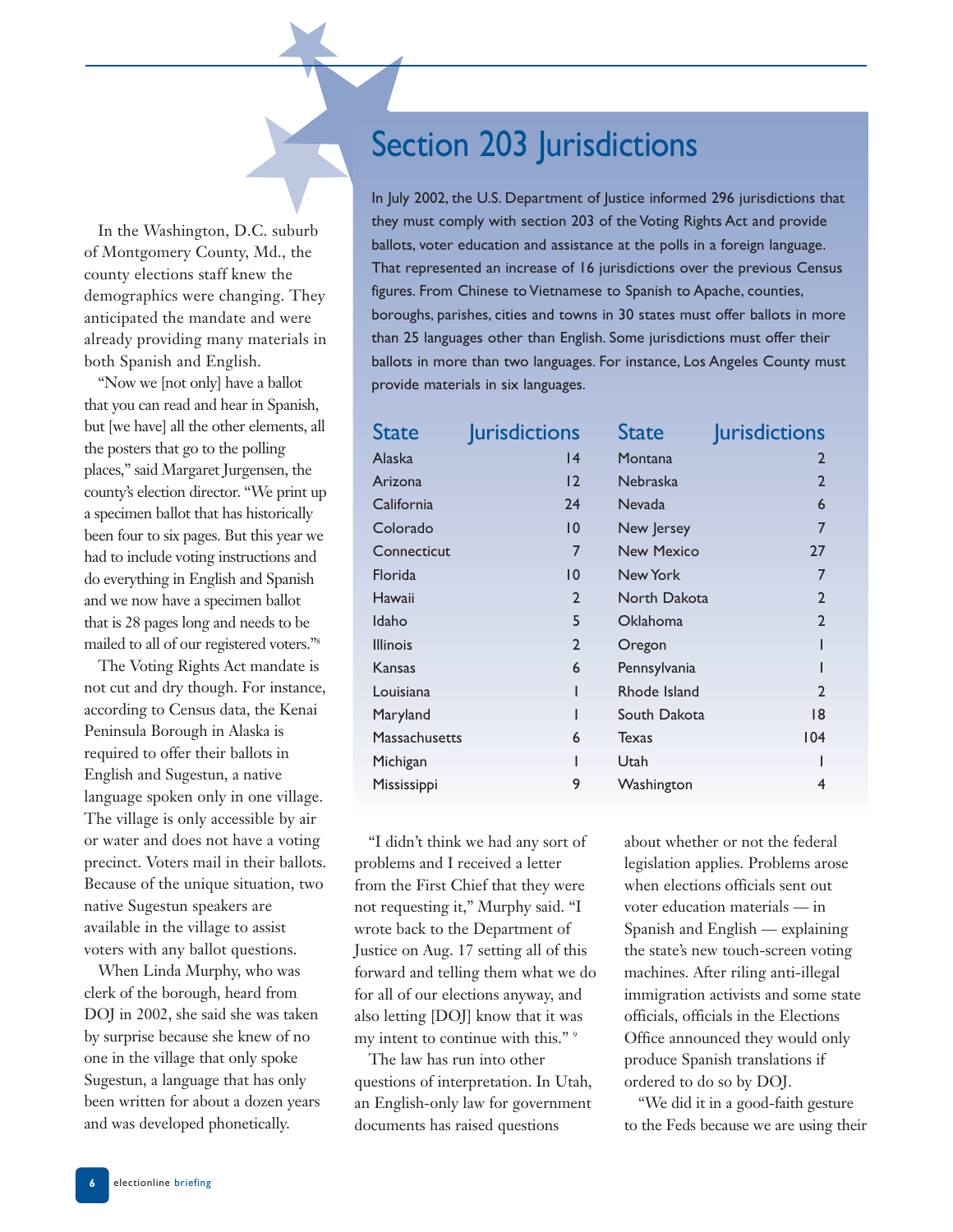money on this," said Joe Demma, chief of staff for Lt. Gov. Gary Herbert (D). "But because of the ambiguity on whether Utah meets the second language trigger, we are going to wait until we are notified by the Department of Justice."10

In California, where Spanishlanguage ballots must be provided statewide, questions have arisen as to whether or not citizen-lead initiative petitions must be translated for voters who speak another language as well. Initially a three-judge panel of the U.S. 9th Circuit Court of Appeals ruled that petitions had to be printed in languages that voters can understand. Opponents said the requirement would make it more difficult for citizens who want to engage in the political process.

Conny McCormack, Los Angeles County registrar-recorder/clerk said the multilingual requirement would, "add time delays, be more costly and complex."11

"There is a potential for misinterpretation and legal challenges to the wording. It's certainly not going to be simple if this ends up being a legal requirement," McCormack said.<sup>12</sup>

The 9th Circuit decided to stay the first decision and submit the question to a larger panel for reconsideration.

#### Poll workers

Section 203 of the Voting Rights Act requires that jurisdictions covered by the threshold of voters who speak languages other than English provide voting assistance to voters in their native tongue. To

elections officials, that means employing unique strategies to find poll workers who can not only work long hours for little pay, but also have the language skills necessary to help non-English speakers at the polls.

Many elections officials said they use the same practices for recruiting poll workers with diverse language skills as they do for all poll workers, including radio, newspaper and television ads, public service announcements, handing out literature, attending community meetings and word of mouth from other poll workers.

Some, however, have taken more aggressive approaches.

Yvonne Reed, public information officer for the Maricopa County, Ariz. elections and county recorder's office, said that her office takes a proactive approach to recruiting bilingual poll workers in their everyday duties. When residents contact the county recorder after a move or request a voter registration form, they're asked if they speak languages other than English and are sent information about becoming a poll worker.<sup>24</sup>

Maricopa County has been using a "community network," according to Tammy Patrick, an elections federal compliance officer for the county. Over the last year, the county has been leading monthly open forums that include voters with disabilities, American Indian community leaders and members from Hispanic organizations. Through the forum, the county has spread the word about election law changes. Meetings about specific topics, such as voter ID requirements, have had higher turnout and Patrick said that the program has been "very successful."25

Valle del Sol is a part of Maricopa County elections' community network and runs programs that train participants for leadership roles, according to Anita Luera, vice president of corporate relations and leadership development. Since January, Valle del Sol she said has been making a concerted effort to share information about opportunities to work at the polls. "We can get that info out to a good segment of the Latino community." Luera also said that Maricopa County elections "consulted with us to go over their Spanish language materials" and has been very helpful about providing materials and information, particularly related to early voting and Proposition 200.<sup>26</sup>

Similarly, the elections department in Suffolk County, Mass. (Boston) has an advisory committee that includes executive directors and employees from community organizations that help find poll workers with language skills, Helen Wong, language coordinator said.

Wong's outreach to the Office of New Bostonians, Boston Housing Authority, Office of Neighborhood Services and more than 100 different ethnic media outlets have helped recruit poll workers. Many poll workers have come to Wong after seeing her posts on Craigslist, a community classified ad Web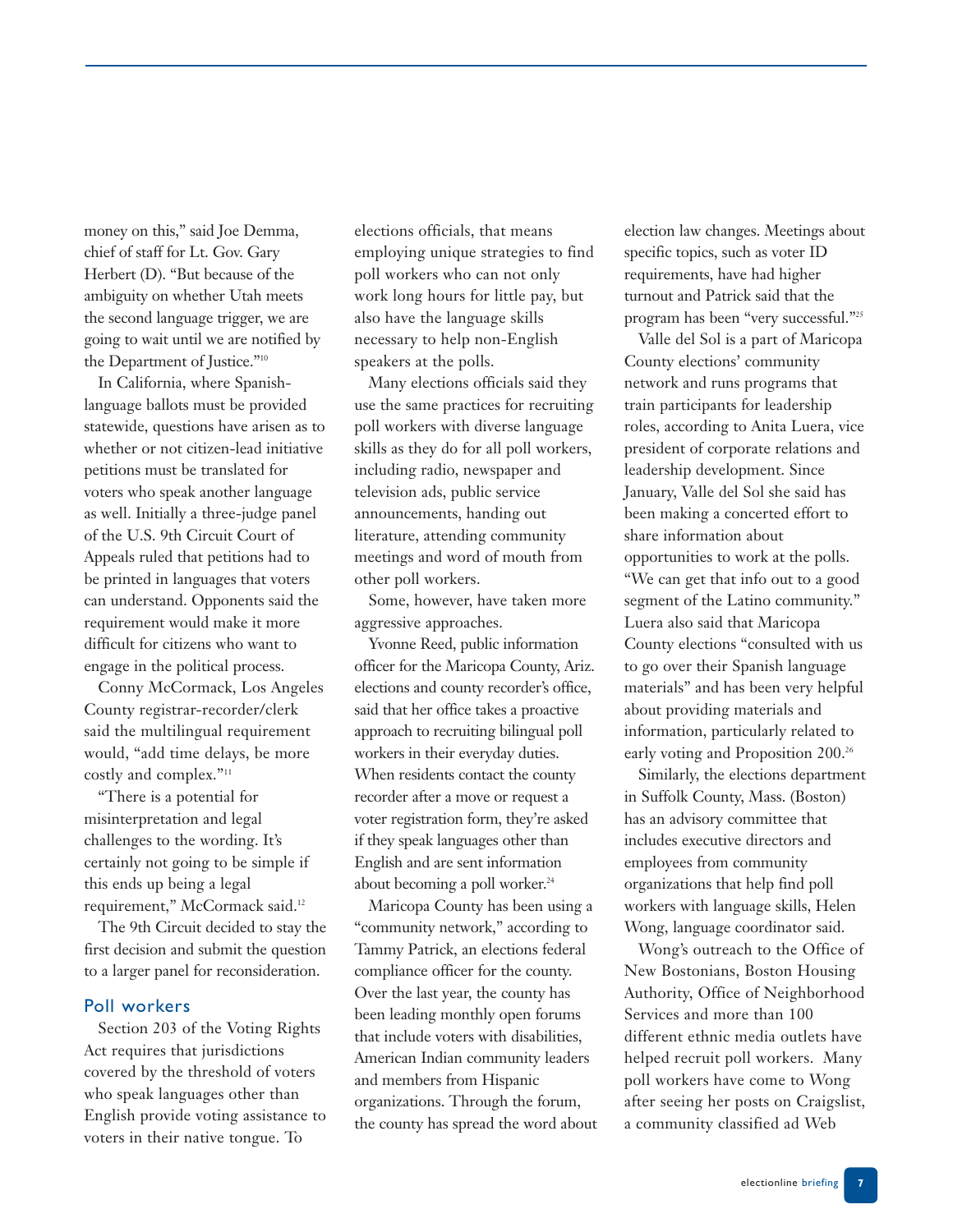## **Litigation**

Although section 203, which requires minority language assistance in some jurisdictions, has been enforced through lawsuits since its inception in 1975, in the past two years at least eight lawsuits have been filed by the U.S. Department of Justice (DOJ).

The lawsuits have sought to enforce compliance in jurisdictions throughout the country including in cities and counties in Massachusetts, Ohio, Mississippi,Texas, California,Arizona and Georgia.

A 2005 action against the city of Boston represented "textbook" section 203 enforcement.The city was cited for failing to provide materials, translators and bilingual assistance to citizens, as well as "improperly influencing, coercing, or ignoring the ballot choices' of Hispanic and Asian-American voters."

DOJ called on the city government to come up with a plan to fix the problems and to allow the federal government to send observers through the 2007 election.<sup>13</sup>

In response, Mayor Thomas Menino (D) decided to fight the allegation.At the same time, however, he formed an election panel days later to study whether the city needed more bilingual poll workers.

Menino's decision to challenge DOJ riled several votingrights advocates, including John Bonifaz of the Boston-based National Voting Rights Institute."The response should be, 'How do we change that?' not, 'Let's fight that,'' he said.<sup>14</sup>

Glenn Magpantay, staff attorney for the New-York-based Asian-American Legal Defense Fund, agreed.

"Why would the city fight?" he said."The goal is to ensure that every citizen has the right to vote and those votes are counted."<sup>15</sup>

By mid-September 2005, however, DOJ settled the lawsuit after the city relented. Boston officials agreed to translate all election materials into Spanish, Chinese and Vietnamese, to provide more training for poll workers and to allow election observers through 2007.<sup>16</sup>

Recent reports from the city however, indicated that the issue has not been completely solved.

Magpantay said the city failed to translate candidates' names into Asian languages on ballots.A spokesman for Secretary of State William Galvin (D) said translating names "was not part of the agreement" with DOJ.<sup>17</sup> However, Galvin announced in late September that he is launching an investigation into that month's primary.

Boston was not the only city in Massachusetts to face a DOJ lawsuit. In early August, Springfield was sued for failing to provide translated election materials or enough bilingual poll workers.

"The right to vote is a fundamental guarantee for all American citizens," said Wan J. Kim, assistant attorney general for the Civil Rights Division."In light of the serious problems faced by minority language citizen voters in Springfield, we hope that city officials and the Justice Department can reach an agreement quickly to implement remedial measures in time for the 2006 federal elections."18

The city settled with DOJ by the end of the month, agreeing to hire a Hispanic voting coordinator, agreeing to host federal election observers through 2009, provide translated material and hire 57 bilingual poll workers by the primary and 95 by the general election, a marked increase from the 37 bilingual poll workers working in the last election.<sup>19</sup>

DOJ monitors will be in Boston as well, with federal employees on hand to "gather information concerning compliance."20

Meaghan Maher, a spokeswoman for Menino, said that there are more than 1,600 poll workers staffing 253 locations citywide, including 300 interpreters who speak Chinese,Vietnamese, Spanish, Portuguese, Cape Verdean Creole, Somali, Russian and Haitian."21 Springfield, meanwhile hired 73 bilingual poll workers for the primary, 16 more than required.<sup>22</sup>

However, despite DOJ's pursuit of section 203 violators, a report released in late September by the National Association of Latino Elected and Appointed Officials (NALEO) found that more half of 190 respondents in 24 states said they had personally experienced discrimination while running for or even holding office.

"The Latino community is proud of the progress we have made toward achieving full political participation and representation in the last three decades," Rosalind Gold, senior director of Policy, Research and Advocacy at NALEO said in a statement."However, it is clear from our study's findings that our nation still has more work to do. For 40 years, the Voting Rights Act has been a powerful tool to combat many of the problems our community still confronts.To sustain future Latino political progress, it is critical that the president and the Department of Justice must vigorously enforce the act."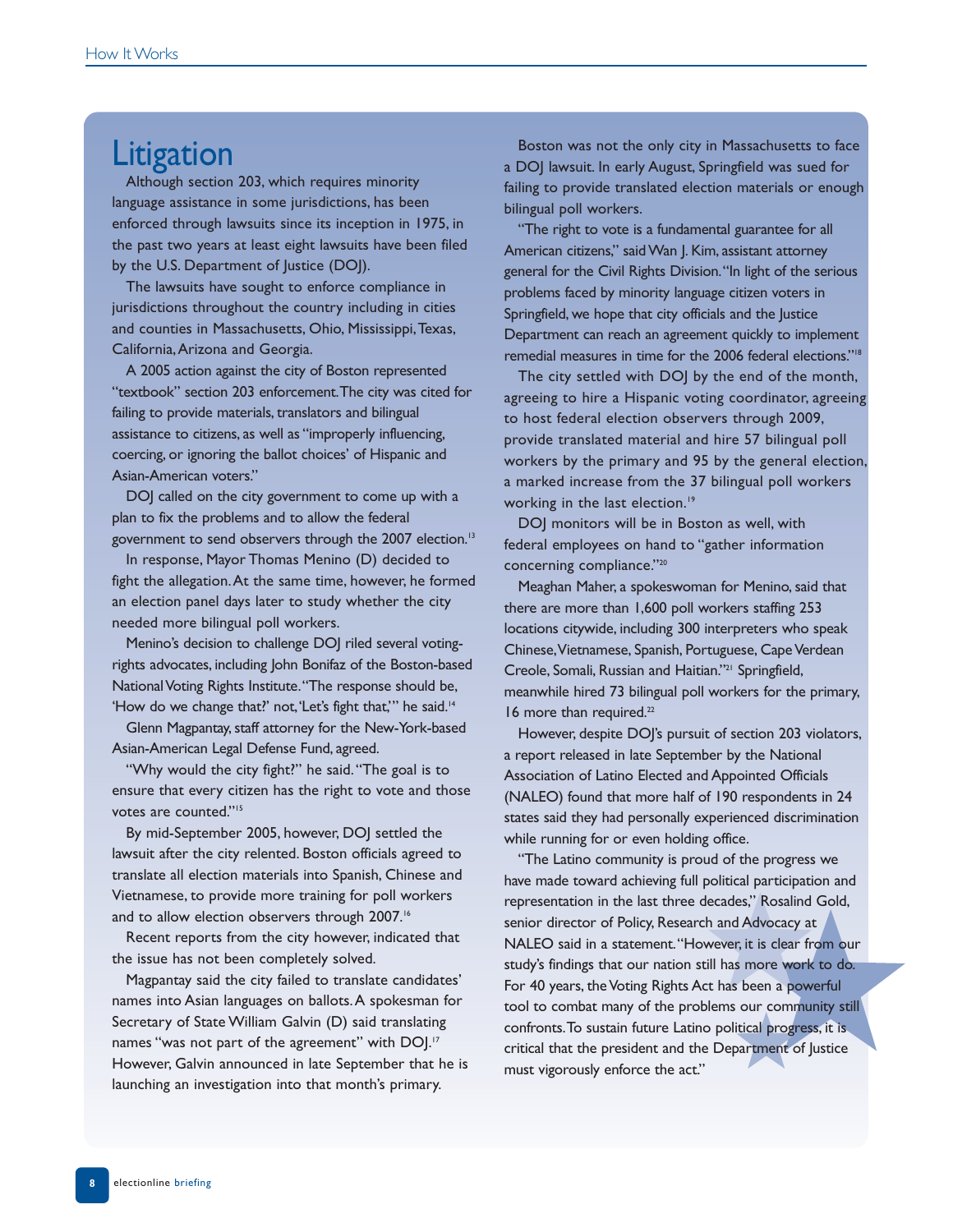#### Korean language emergency absentee ballot from Los Angeles County.

site, which she writes every morning. "Apparently everyone goes on it every day," she said.27 (See pg.8 for information about Boston's DOJ lawsuit.)

Poll worker retention helps make recruitment easier from year to year. Wong said that she is building a poll worker database and has sent postcards to past poll workers asking if they can help with the upcoming election.<sup>28</sup>

While this is the first time that Maricopa County has been employing a bilingual poll worker program, "we keep a list of anyone working for us," Reed said, adding that her office follows up with past bilingual poll workers to see if they need additional training and ensure that they are confident they can help voters on Election Day.<sup>29</sup>

"In order to keep somebody, you've got to get their attention … I'm not after numbers, I'm about getting people to stay," Jesse Prado, of the Los Angeles County multilingual unit said. "They want to come back because they enjoy" helping voters.

"We always contact past poll workers – they're the ones we contact first," Nellie Hayes from Navajo County, Ariz. electionsvoter outreach department said. While inspectors contact voters to work as interpreters, Hayes goes to community meetings to say that they need poll workers.<sup>31</sup>

Bilingual poll worker recruitment poses a huge challenge for the stillrecovering Gulf Coast more than a year after Hurricane Katrina swept

through the region. Betsy Williams, board of supervisors of elections for Orleans Parish said that before the hurricane, there was a Vietnamese election commissioner from the French Quarter who recruited Vietnamese poll

workers from East New Orleans. This election is a different story.

"We're so short-handed we're taking anybody and everybody we can … it's so hard to describe now compared to a year ago," she said.

Williams said that Secretary of State Al Ater (D) "has been tremendous" in helping elections go forward and emphasized the importance of the poll workers' job. "If we didn't have them there … think of your vote, where would it go?" 32

#### Web sites

Section 203 and Section 4(f)(4) of the Voting Rights Act require minority language assistance not just at the polling place but also for election-related materials.

The U.S. Department of Justice's Civil Rights division describes the mandate in detail on its Voting Section Web site. "All information that is provided in English also must be provided in the minority language as well. This covers not only the ballot, but all election information voter registration, candidate



qualifying, polling place notices, sample ballots, instructional forms, voter information pamphlets, and absentee and regular ballots — from details about voter registration through the actual casting of the ballot, and the questions that regularly come up in the polling place."<sup>33</sup>

While not required to use the Internet to meet the mandates, some states augment their multilingual outreach through state election Web sites.

*electionline.org* examined the election Web sites of all 50 states and the District of Columbia in August 2006 and found more than half the states provide election information in languages other than English.

Thirty-one states provide some information on their state election Web site in at least one language other than English. Kentucky and the District of Columbia Web sites can be translated into multiple languages; however forms and other materials linked to on these sites are not translated. (For more details,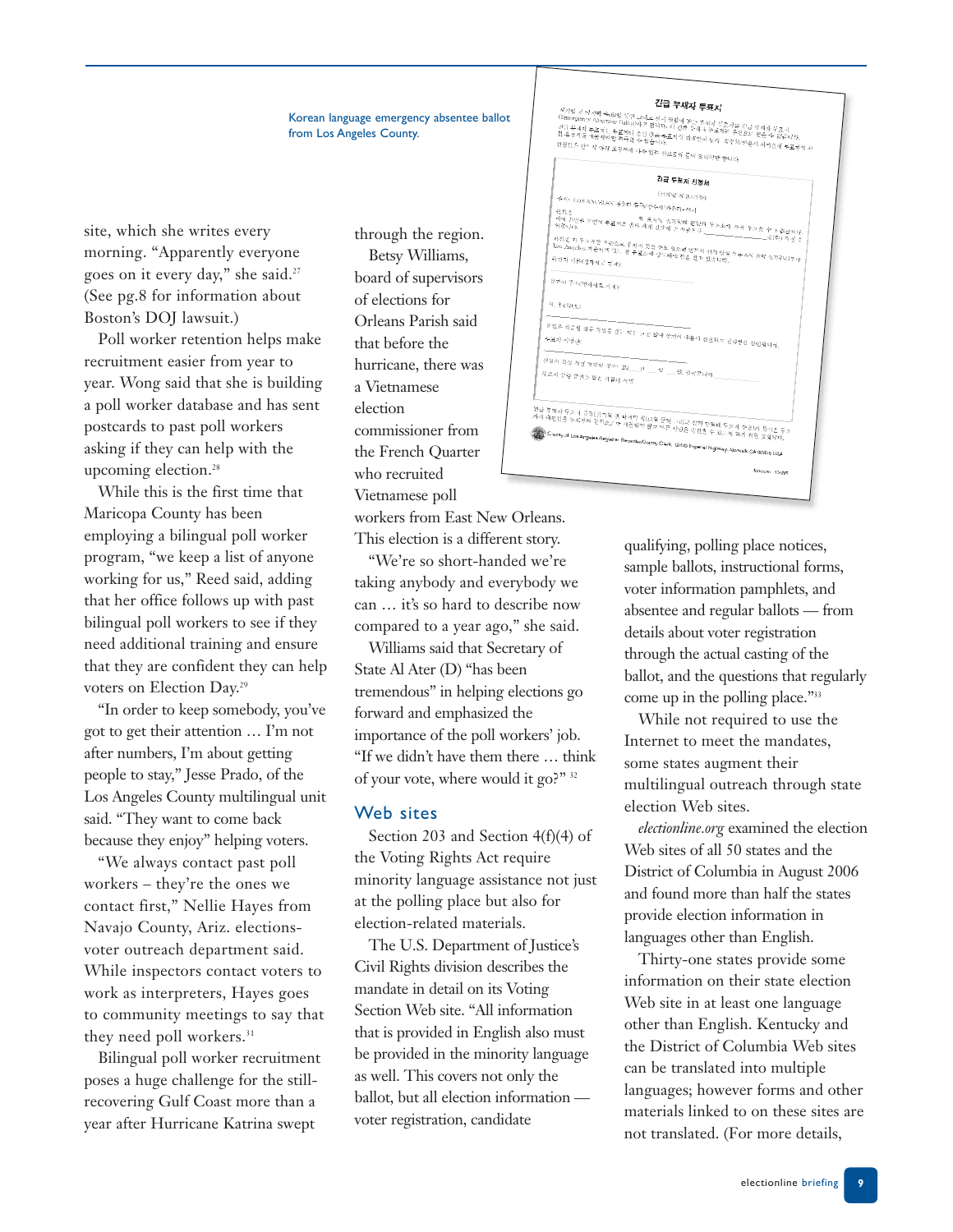### **State Election Web Site Language Availability**

|                        | Jurisdiction(s)   Web site |                |                                                                  |                                                                                                                                                                                                                                                                                                              |
|------------------------|----------------------------|----------------|------------------------------------------------------------------|--------------------------------------------------------------------------------------------------------------------------------------------------------------------------------------------------------------------------------------------------------------------------------------------------------------|
|                        |                            |                |                                                                  |                                                                                                                                                                                                                                                                                                              |
|                        | covered by                 | offers         |                                                                  |                                                                                                                                                                                                                                                                                                              |
|                        | Section 203                | materials      |                                                                  |                                                                                                                                                                                                                                                                                                              |
|                        | of the Voting              | in other       |                                                                  |                                                                                                                                                                                                                                                                                                              |
| <b>State</b>           | <b>Rights Act</b>          | languages      | Languages                                                        | <b>Materials</b>                                                                                                                                                                                                                                                                                             |
|                        |                            |                |                                                                  |                                                                                                                                                                                                                                                                                                              |
| Alabama                | No                         | No             | N/A                                                              | N/A                                                                                                                                                                                                                                                                                                          |
| Alaska                 | Yes                        | Yes            | Tagalog                                                          | Voter registration form, voter pamplet                                                                                                                                                                                                                                                                       |
| Arizona                | Yes                        | Yes            | Spanish                                                          | Voter registration form, dates and deadlines, upcoming election<br>information, previous elections information, voter registration<br>statistics, information about overseas voting, information about<br>HAVA, county contact information, the administrative complaint<br>process and laws and legislation |
| Arkansas               | No                         | Yes            | Spanish                                                          | Voter registration form                                                                                                                                                                                                                                                                                      |
| California             | Yes                        | Yes            | Spanish, Chinese,<br>Japanese, Korean,<br>Tagalog and Vietnamese | Voter pamphlet, absentee ballot application form, multi-<br>ingual voter services link, voter complaint form, state HAVA<br>I plan, voter registration form (Spanish only)                                                                                                                                   |
| Colorado               | Yes                        | Yes            | Spanish                                                          | Voter registration form, absentee ballot application form                                                                                                                                                                                                                                                    |
| Connecticut            | Yes                        | Yes            | Spanish                                                          | Voter registration form, absentee ballot application form, voter<br>ID requirements, voter registration, voter's bill of rights, rights as<br>a voter with a disability                                                                                                                                      |
| District of Columbia   | No                         | Yes**          | German, Spanish, French,<br>Greek, Portuguese, Italian           | The Web site can be translated into the listed languages, however<br>forms that the translated sites are linked to are not translated.                                                                                                                                                                       |
| Delaware               | No                         | No             | N/A                                                              | N/A                                                                                                                                                                                                                                                                                                          |
| Florida                | Yes                        | Yes            | Spanish, Creole                                                  | Voter registration form (Spanish), state HAVA plan<br>(Spanish and Creole)                                                                                                                                                                                                                                   |
| Georgia                | No                         | Yes            | Spanish                                                          | Voter registration form, absentee ballot application form                                                                                                                                                                                                                                                    |
| Hawaii                 | Yes                        | Yes            | Chinese, Japanese,<br>Ilocano, Korean                            | Voter registration form, absentee ballot application form, factsheets<br>including information about provisional voting, information about<br>upcoming elections and other election-related topics (factsheets<br>not in Korean)                                                                             |
| Idaho                  | Yes                        | Yes            | Spanish                                                          | Accessible voting and other public service announcements                                                                                                                                                                                                                                                     |
| Illinois               | Yes                        | Yes            | Spanish                                                          | Voter registration form                                                                                                                                                                                                                                                                                      |
| Indiana                | No                         | Yes            | Spanish                                                          | Voter registration form, voter's bill of rights, voter education<br>video, voting system videos, photo ID guide                                                                                                                                                                                              |
| Iowa                   | No                         | Yes            | Spanish, Vietnamese,<br>Laotian, Bosnian                         | Voter registration form, absentee ballot application form<br>(not in Bosnian)                                                                                                                                                                                                                                |
| Kansas                 | Yes                        | Yes            | Spanish                                                          | Voter registration form, voter rights and responsibilities, notice<br>to voters, voter instructions                                                                                                                                                                                                          |
| Kentucky               | No                         | Yes**          | German, Spanish, French,<br>Japanese Italian, Chinese            | The Web site can be translated into the listed languages; however<br>forms that the translated sites are linked to are not translated.                                                                                                                                                                       |
| Louisiana              | Yes                        | No*            | N/A                                                              | N/A                                                                                                                                                                                                                                                                                                          |
| Maine                  | No                         | No             | N/A                                                              | N/A                                                                                                                                                                                                                                                                                                          |
| Maryland               | Yes                        | Yes            | Spanish                                                          | Voter registration form, absentee ballot application form                                                                                                                                                                                                                                                    |
| Massachusetts          | Yes                        | Yes            | Spanish                                                          | Absentee ballot application form, voter information                                                                                                                                                                                                                                                          |
| Michigan               | Yes                        | Yes            | Spanish                                                          | Voter registration form, absentee ballot application form                                                                                                                                                                                                                                                    |
| Minnesota              | No                         | Yes            | Hmong, Spanish, Somali,<br>Russian, Vietnamese                   | Voter registration form                                                                                                                                                                                                                                                                                      |
| Mississippi            | Yes                        | No*            | N/A                                                              | N/A                                                                                                                                                                                                                                                                                                          |
| Missouri               | No                         | No             | N/A                                                              | N/A                                                                                                                                                                                                                                                                                                          |
| Montana                | Yes                        | No*            | N/A                                                              | N/A                                                                                                                                                                                                                                                                                                          |
| Nebraska               | Yes                        | Yes            | Spanish                                                          | Voter registration form, absentee ballot application form                                                                                                                                                                                                                                                    |
| Nevada                 | Yes                        | No - see below | N/A                                                              | N/A                                                                                                                                                                                                                                                                                                          |
| Nevada - Clark County* | Yes                        | Yes            | Spanish                                                          | Web site translated into Spanish - including but not limited to<br>voter registration information, candidate information, election<br>results, election 2006 information                                                                                                                                     |
| New Hampshire          | No                         | No             | N/A                                                              | N/A                                                                                                                                                                                                                                                                                                          |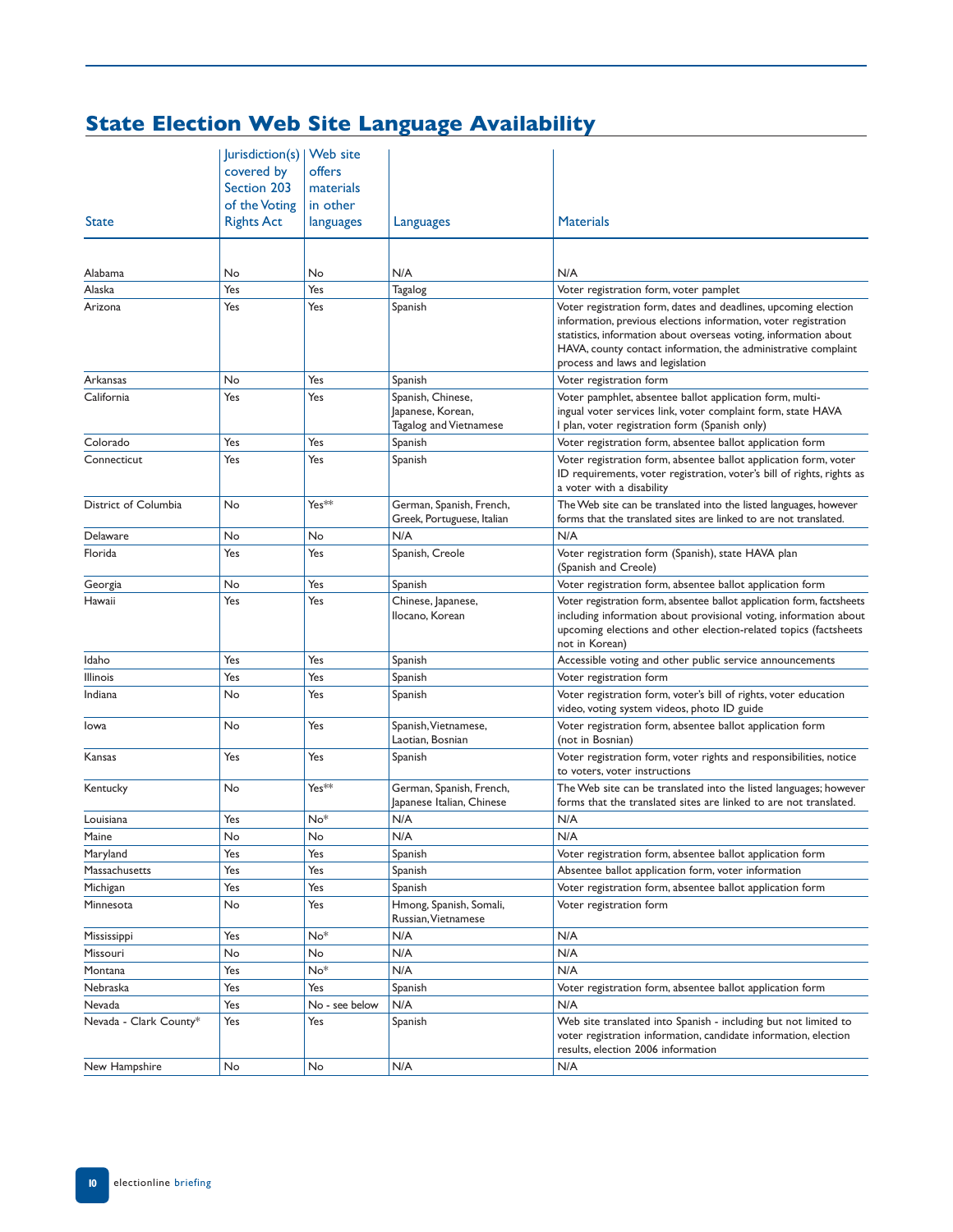### **State Election Web Site Language Availability**

|                  | Jurisdiction(s)   Web site                   |                 |                                                                                                                                                         |                                                                                                                                                                                                                                                                                                                                                                                                                                                                                                                                                                                              |
|------------------|----------------------------------------------|-----------------|---------------------------------------------------------------------------------------------------------------------------------------------------------|----------------------------------------------------------------------------------------------------------------------------------------------------------------------------------------------------------------------------------------------------------------------------------------------------------------------------------------------------------------------------------------------------------------------------------------------------------------------------------------------------------------------------------------------------------------------------------------------|
|                  | covered by                                   | offers          |                                                                                                                                                         |                                                                                                                                                                                                                                                                                                                                                                                                                                                                                                                                                                                              |
|                  | Section 203                                  | materials       |                                                                                                                                                         |                                                                                                                                                                                                                                                                                                                                                                                                                                                                                                                                                                                              |
|                  | of the Voting                                | in other        |                                                                                                                                                         |                                                                                                                                                                                                                                                                                                                                                                                                                                                                                                                                                                                              |
| <b>State</b>     | <b>Rights Act</b>                            | languages       | Languages                                                                                                                                               | <b>Materials</b>                                                                                                                                                                                                                                                                                                                                                                                                                                                                                                                                                                             |
|                  |                                              |                 |                                                                                                                                                         |                                                                                                                                                                                                                                                                                                                                                                                                                                                                                                                                                                                              |
| New Jersey       | Yes                                          | Yes             | Spanish                                                                                                                                                 | Absentee ballot application form                                                                                                                                                                                                                                                                                                                                                                                                                                                                                                                                                             |
| New Mexico       | Yes                                          | Yes             | Spanish                                                                                                                                                 | HAVA administrative complaint procedure, HAVA administrative<br>complaint form*                                                                                                                                                                                                                                                                                                                                                                                                                                                                                                              |
| New York         | Yes                                          | Yes             | Spanish                                                                                                                                                 | Voter registration form                                                                                                                                                                                                                                                                                                                                                                                                                                                                                                                                                                      |
| North Carolina   | No - but covered Yes<br>by Section $4(f)(4)$ |                 | Spanish                                                                                                                                                 | Voter registration form, voter registration instructions<br>polling place accesibility information                                                                                                                                                                                                                                                                                                                                                                                                                                                                                           |
| North Dakota     | Yes                                          | $No*$           | N/A                                                                                                                                                     | N/A                                                                                                                                                                                                                                                                                                                                                                                                                                                                                                                                                                                          |
| Ohio             | No                                           | Yes             | Spanish                                                                                                                                                 | The Your Vote Counts Web site: Voting machine instructions,<br>voter registration instructions, absentee voting instructions                                                                                                                                                                                                                                                                                                                                                                                                                                                                 |
| Oklahoma         | Yes                                          | Yes             | Spanish                                                                                                                                                 | Voter information, voter registration instructions, absentee<br>voting instructions                                                                                                                                                                                                                                                                                                                                                                                                                                                                                                          |
| Oregon           | Yes                                          | Yes             | Spanish                                                                                                                                                 | Voter registration form, voter registration information, voter<br>guide including voter's pamphlet inclduing information about<br>candidates in upcoing elections                                                                                                                                                                                                                                                                                                                                                                                                                            |
| Pennsylvania     | Yes                                          | Yes             | Spanish                                                                                                                                                 | Voting machine instructions, information about county alternative<br>language accessibility resources, provisional ballot status check,<br>elections information poster, HAVA complaint procedure and<br>form                                                                                                                                                                                                                                                                                                                                                                                |
| Rhode Island     | Yes                                          | Yes             | Spanish                                                                                                                                                 | Voter registration form                                                                                                                                                                                                                                                                                                                                                                                                                                                                                                                                                                      |
| South Carolina   | No                                           | Yes             | Spanish                                                                                                                                                 | Voting machine instructions                                                                                                                                                                                                                                                                                                                                                                                                                                                                                                                                                                  |
| South Dakota     | Yes                                          | No*             | N/A                                                                                                                                                     | N/A                                                                                                                                                                                                                                                                                                                                                                                                                                                                                                                                                                                          |
| <b>Tennessee</b> | No                                           | No              | N/A                                                                                                                                                     | N/A                                                                                                                                                                                                                                                                                                                                                                                                                                                                                                                                                                                          |
| <b>Texas</b>     | Yes                                          | Yes             | Spanish                                                                                                                                                 | Voter registration form, voter registration requirements, online<br>change of name and address, HAVA administrative complaint<br>form, general information on voting, services available to voters<br>with special needs, early voting information, information on and<br>voter educaton Web sites                                                                                                                                                                                                                                                                                           |
| Utah             | Yes                                          | No <sup>*</sup> | N/A                                                                                                                                                     | N/A                                                                                                                                                                                                                                                                                                                                                                                                                                                                                                                                                                                          |
| Vermont          | No                                           | No              | N/A                                                                                                                                                     | N/A                                                                                                                                                                                                                                                                                                                                                                                                                                                                                                                                                                                          |
| Virginia         | No                                           | Yes             | Spanish                                                                                                                                                 | Spanish language translation of national voter registration form                                                                                                                                                                                                                                                                                                                                                                                                                                                                                                                             |
| Washington       | Yes                                          | Yes             | Spanish, Chinese for most<br>information plus voter<br>registration forms in Spanish,<br>Chinese, Cambodian, Korean,<br>Laotian, Russina and Vietnamese | Candidate's guide to getting your information to voters, voter<br>rights and repsonsibilities, information on filiing for elective<br>office, military and overseas voters, political parties in Washington,<br>FAQ on vote-by-mail, ID and other polling place procedures,<br>elections and voting FAQ pamphlet, an observer's guide to<br>elections pamphlet, voter registration forms in Spanish, Chinese,<br>Cambodian, Korean, Laotian, Russina and Vietnamese plus an<br>option on the home page to translate the Web site into Spanish,<br>French, German, Italian, Japanese, Russian |
| West Virginia    | No                                           | No              | N/A                                                                                                                                                     | N/A                                                                                                                                                                                                                                                                                                                                                                                                                                                                                                                                                                                          |
| Wisconsin        | No                                           | <b>No</b>       | N/A                                                                                                                                                     | N/A                                                                                                                                                                                                                                                                                                                                                                                                                                                                                                                                                                                          |
| Wyoming          | No                                           | No              | N/A                                                                                                                                                     | N/A                                                                                                                                                                                                                                                                                                                                                                                                                                                                                                                                                                                          |

Notes: Jurisdictions covered by section 203 in LA, MS, MT, NV (except one county), ND, SD and UT are all for American Indian languages.

Clark County, Nevada's Web site is also provided in Spanish.

Washington D.C. and Kentucky's sites can be translated into the listed languages; however, forms that the translated sites are linked to are not translated.

![](_page_10_Picture_5.jpeg)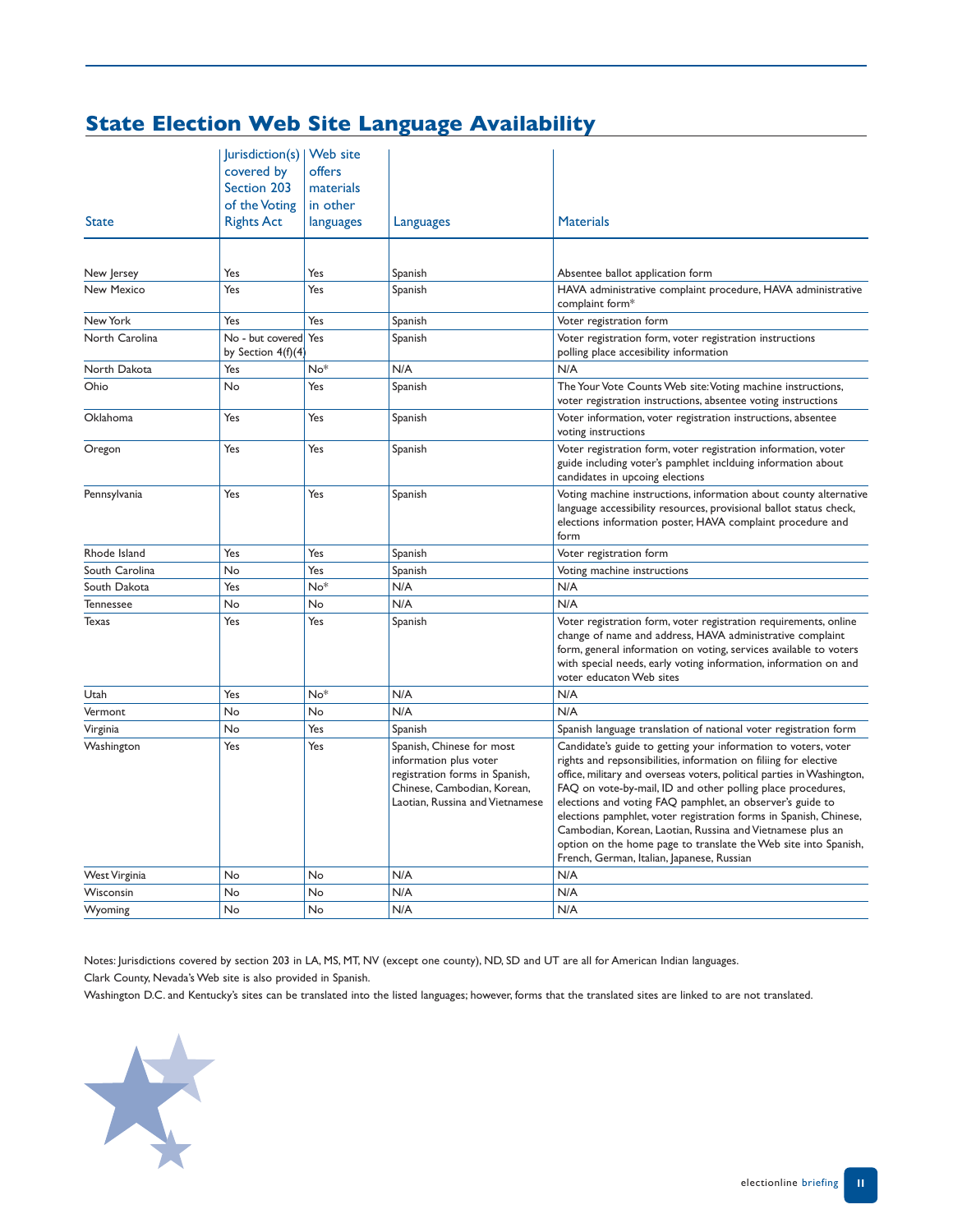please see the chart on page 10.)

The most common language is Spanish, with 29 of the 31 Web sites offering Spanish-language material. Of those, 23 offer Spanish as the only language other than English, while in six, there is at least one additional language typically Chinese, Japanese, Korean, Tagalog, Llocano, Vietnamese, Creole, Hmong, Somali, Russian and Cambodian.

States vary in what information they provide and in what languages it is provided. The most common document provided in languages other than English is the state's voter registration form, provided in 24 states.

Eleven states provide absentee ballot application forms in another language.

Five states provide information on filing administrative complaints in another language.

Washington, which has three jurisdictions that must provide material in Spanish and one that must provide material in Chinese, has an election Web site through the secretary of state's office that offers information in both of languages. The information includes a candidate's guide to getting information to voters, voter rights and responsibilities, information on filing for elective office, information for military and overseas voters, questions on voteby-mail, ID and other polling place procedures, elections and voting "frequently asked questions" pamphlet and an observer's guide to Washington elections pamphlet.

Seven states with jurisdictions covered by section 203 of the Voting Rights Act do not provide information on their state Web sites in other languages.

The state also offers voter registration forms online in Spanish, Chinese, Cambodian, Korean, Laotian, Russian and Vietnamese as well as offers an option to translate the Web site into Spanish, French, German, Italian, Japanese and Russian.34

Arizona, the only state that allows voters to register online from any computer, provides the service in Spanish as well.<sup>35</sup>

Other states provide more basic information or forms. Five states provide only voter registration forms in a language other than English.

Seven states with jurisdictions covered by section 203 of the Voting Rights Act do not provide information on their state Web sites in other languages –Louisiana, Mississippi, Montana, Nevada, North Dakota, South Dakota and Utah. However, the one county in Nevada covered by the act – Clark County – provides this information in Spanish on its county election Web site.

The other six states' covered jurisdictions are all American Indian languages. According to guidance provided to local officials from the U.S. Attorney General, some of these languages are unwritten and therefore only need oral assistance.

"Many of the languages used by language minority groups, for example, by some American Indians and Alaskan Natives, are unwritten" the guidance document states. "With respect to any such language, only oral assistance and publicity are required. Even though a written form for a language may exist, a language may be considered unwritten if it is not commonly used in a written form. It is the responsibility of the covered jurisdiction to determine whether a language should be considered written or unwritten."36

A recent survey found that of responding jurisdictions, 6.2 percent provide only oral language assistance and two-thirds of these are covered for Alaskan Native or American Indian languages.37

Eight states not required to provide minority language assistance do so regardless on state election Web sites – Arkansas, Georgia, Indiana, Iowa, Minnesota, Ohio, South Carolina and Virginia.

Several of these states provide materials in multiple languages. In Minnesota, voter registration forms are available in Hmong, Spanish, Somali, Russian and Vietnamese.<sup>38</sup> In Iowa voter registration forms are available in Spanish, Vietnamese, Laotian and Bosnian.<sup>39</sup>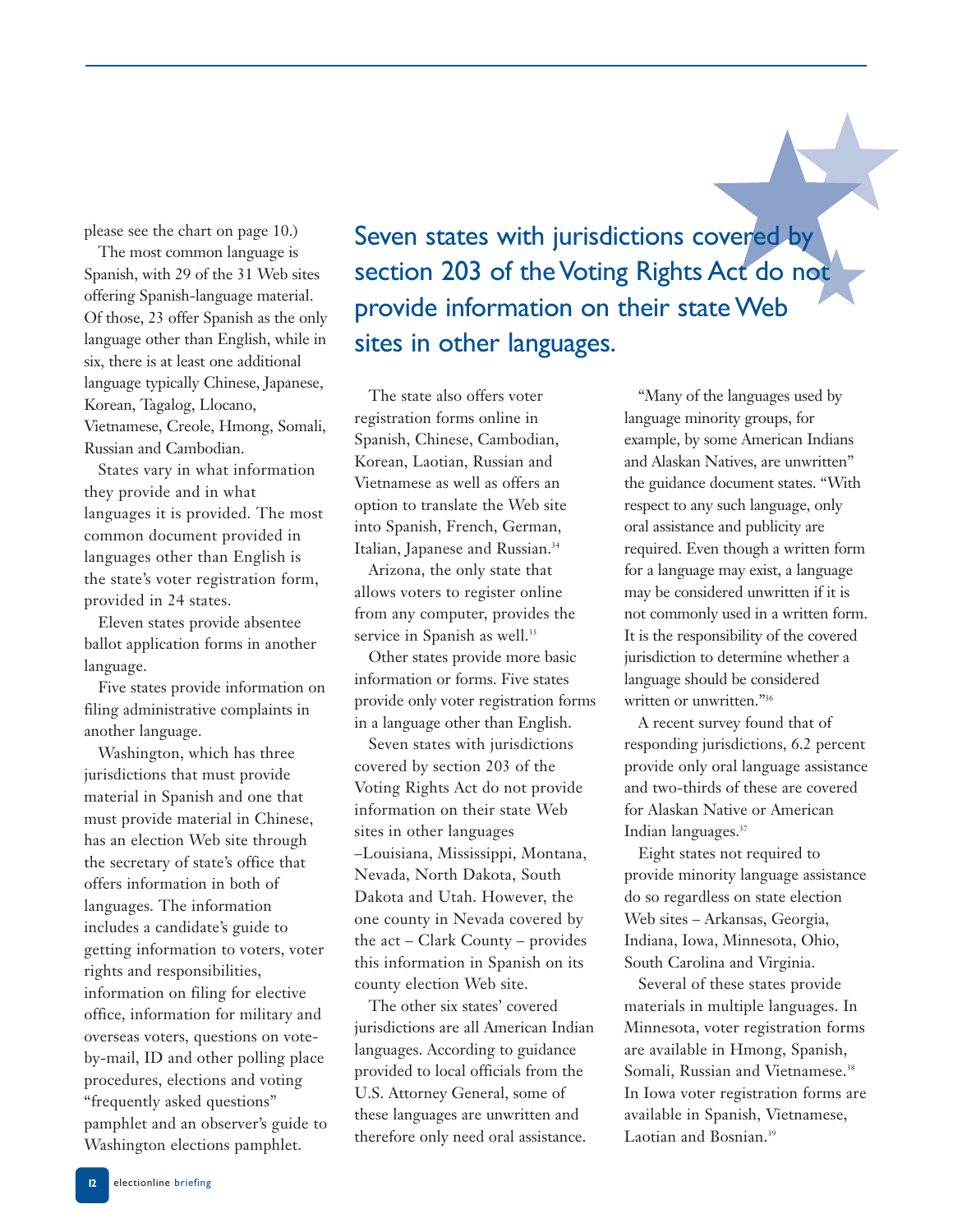Springtime pro-immigration rally on the National Mall in Washington, D.C. Photo: Bryan Weaver.

#### **Outreach**

Each year, more than half a million foreign-born persons become U.S. citizens.<sup>40</sup> However, unlike the Motor Voter law, where new drivers are automatically given the option to register to vote, there are no laws requiring that new citizens be given the option to register to vote on the day of their swearing-in ceremony.

Although some advocacy groups have representatives stationed outside of courthouses with voter registration forms in-hand, over the past nine years, millions of new citizens and potential new voters have needed to find a way to register to vote.<sup>41</sup>

Voter registration drives and getout-the vote campaigns by organizations, both political parities and nonpartisan groups within the community have helped many of these new citizens get registered, as has providing registration materials in multiple languages.

National nonpartisan organizations, such as the League of Women Voters<sup>42</sup> and the National Council of La Raza<sup>43</sup> offer registration materials in Spanish as well as English. On its Web site, the Democratic National Committee provides a voter registration form in Spanish and in English. The Republican National Committee only offers its version of the form in English.<sup>44</sup>

Each state has its own voter registration guidelines, with the exception of North Dakota, which does not have voter registration. All states and the District of Columbia,

![](_page_12_Picture_7.jpeg)

except North Dakota and Wyoming, which is prohibited by state law, accept the National Mail Voter Registration Form. The form is available in English and in Spanish.

Even though springtime proimmigration rallies were about people from all countries, most of the attention focused on the Latino community. Advocates within the Latino community used the success of these rallies — and the subsequent failure of planned Labor Day rallies — as a catalyst to launch scores of voter registration drives.

"The message from the community was to switch gears," Antonio Gonzalez, president of the Los Angeles-based Southwest Voter Registration Project said. "Now is not the time for mass mobilizations of immigrants who don't have the right to vote…It's time to get out the vote."<sup>46</sup>

The Southwest Voter Registration Project launched a total of 50 voter registration drives in California, Texas, New Mexico and Colorado in early September with an additional 100 voter registration and get-out-the-vote drives kicking off in October with a goal of increasing the number of registered Latino voters from about 8 million to 10 million.

Despite the optimism, a review by *The Associated Press* of voter registration figures from Chicago, Denver, Houston, Atlanta and other major urban areas found no voter boom.<sup>47</sup>

"I was anticipating a huge jump in registrations — I didn't see it," said Jess Cervantes, a California political operative whose company analyzes Hispanic voting trends. "When you have an emotional response, it takes time to evolve."<sup>48</sup>

Some activists acknowledge that their groups have yet to master the nuances of voter registration drives — something typically done face-toface and often more complex than organizing a rally.

Outreach efforts have not just been limited to the Latino community in the United States. As the Asian American population grows — 12 percent of the eligible voting population in the state of California for instance — so to do the efforts to get those citizens registered to vote.

"Our bilingual voter registration efforts are yielding record numbers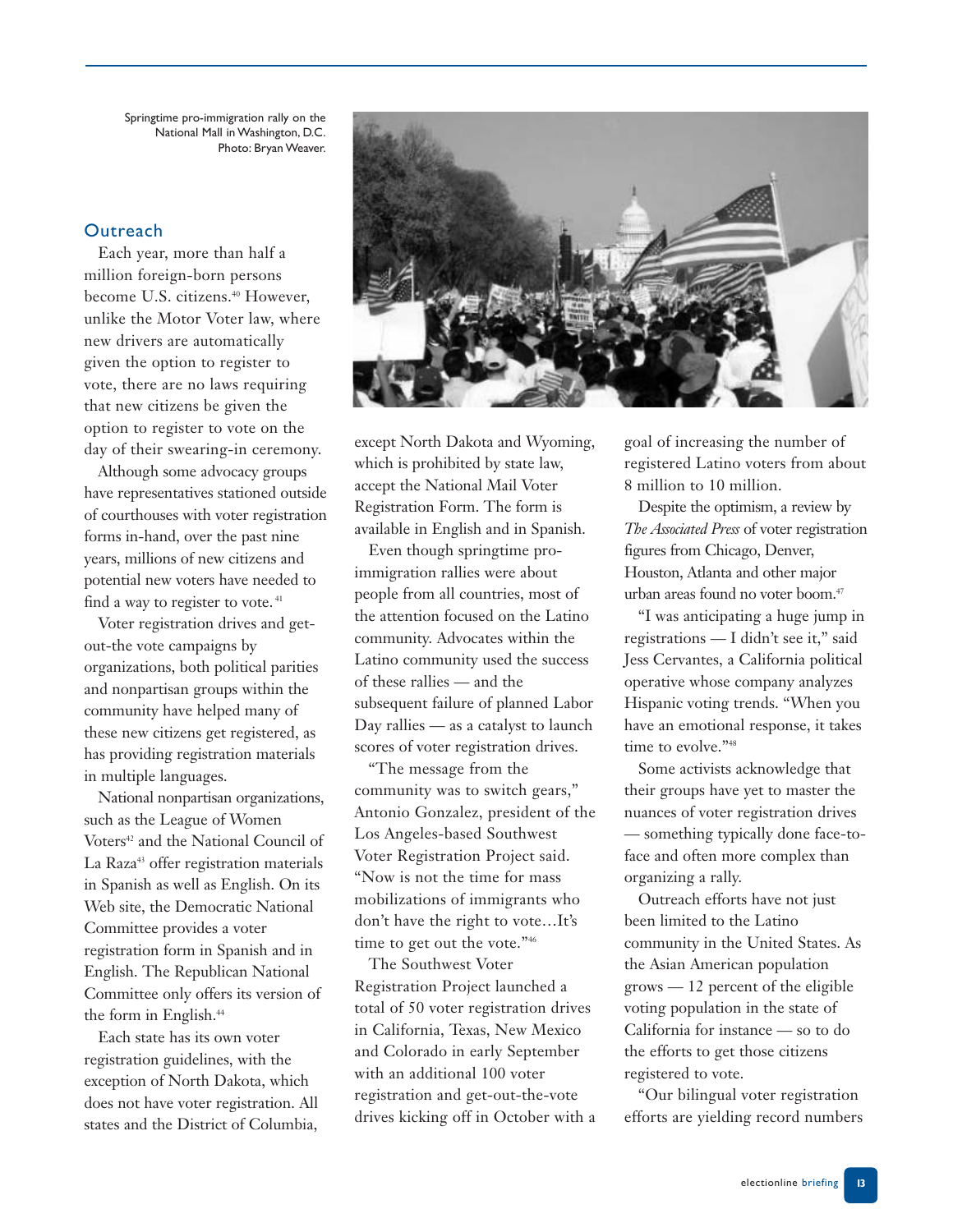of Asian American voters in the immigrant community," said David Lee, executive director of the Chinese American Voters Education Committee.<sup>49</sup>

Although American Indian voter participation has traditionally lagged behind other ethnic groups, recent successful voter registration drives aimed at the Native population has helped boost those numbers with 10,000 new American Indian voters registered in Washington State in 2004 and a record number of American Indians participating in the 2004 election cycle in Arizona and New Mexico.<sup>50</sup>

#### Legislation

Notwithstanding sentiment to water down its provisions on language requirements and preclearance for election rules by some states, the Voting Rights Act of 1965 eventually breezed to renewal in Congress utterly unchanged and by a wide margin.

But in the process, it revealed a rift among Republicans, who in the midst of a broader and growing debate over immigration, stalled the eventual passage.

The temporary provisions of the act, which must be renewed every 10 years, remained intact, despite grumbling from some quarters that its requirements were unnecessary or cumbersome.

Pre-clearance requirements – whereby election changes in nine states and in counties and localities in seven more states must be approved by the U.S. Department

of Justice – faced some criticism from mostly Southern Republicans, as did a provision mandating translators at polling places in jurisdictions which fall under the provisions of Section 203.

Rep. Steve King, R-Iowa, led the ultimately unsuccessful charge against the translator provision, arguing that it should be an issue of local choice, not federal law, whether to assist non-English speakers at the polls.

"Lifting the federal mandate simply gives localities back the power to determine if they will spend taxpayer dollars on voting materials in other languages," King wrote in a July press release. "Foreign language ballots divide our nation by language and increase the chance for error and fraud, compromising our voting process. Voters who need help in the voting booth may bring an interpreter into the voting booth, under current federal law. Every citizen deserves to cast an informed ballot, and this is the right approach for voters who have difficulty understanding voting materials in English."51

King's efforts succeeded at least in delaying the renewal of the act. The initially unified front of Republicans who pledged to renew the act under the direction of House Speaker J. Dennis Hastert, R-Ill., instead split over the language provisions, with 80 House Republicans signing a letter penned by King objecting to the VRA's requirement to print

ballots in foreign languages or provide interpreters.<sup>52</sup>

They were rebuffed, however, when the House Rules Committee refused to allow consideration of King's amendment to strip the language provisions. Rep. Charles Whitlow Norwood Jr., R-Ga., a King ally, said the move was a "gigantic mistake," adding the American people want "an English speaking nation."<sup>53</sup>

Less than a month later, the debate was over when President George W. Bush hosted a July Rose Garden signing ceremony of the renewed VRA, with both language provisions and pre-clearance sections both untouched and intact.

"We renew a bill that helped bring a community on the margins into the life of American democracy," Bush said at the ceremony. "My administration will vigorously enforce the provisions of this law, and we will defend it in court."

![](_page_13_Picture_15.jpeg)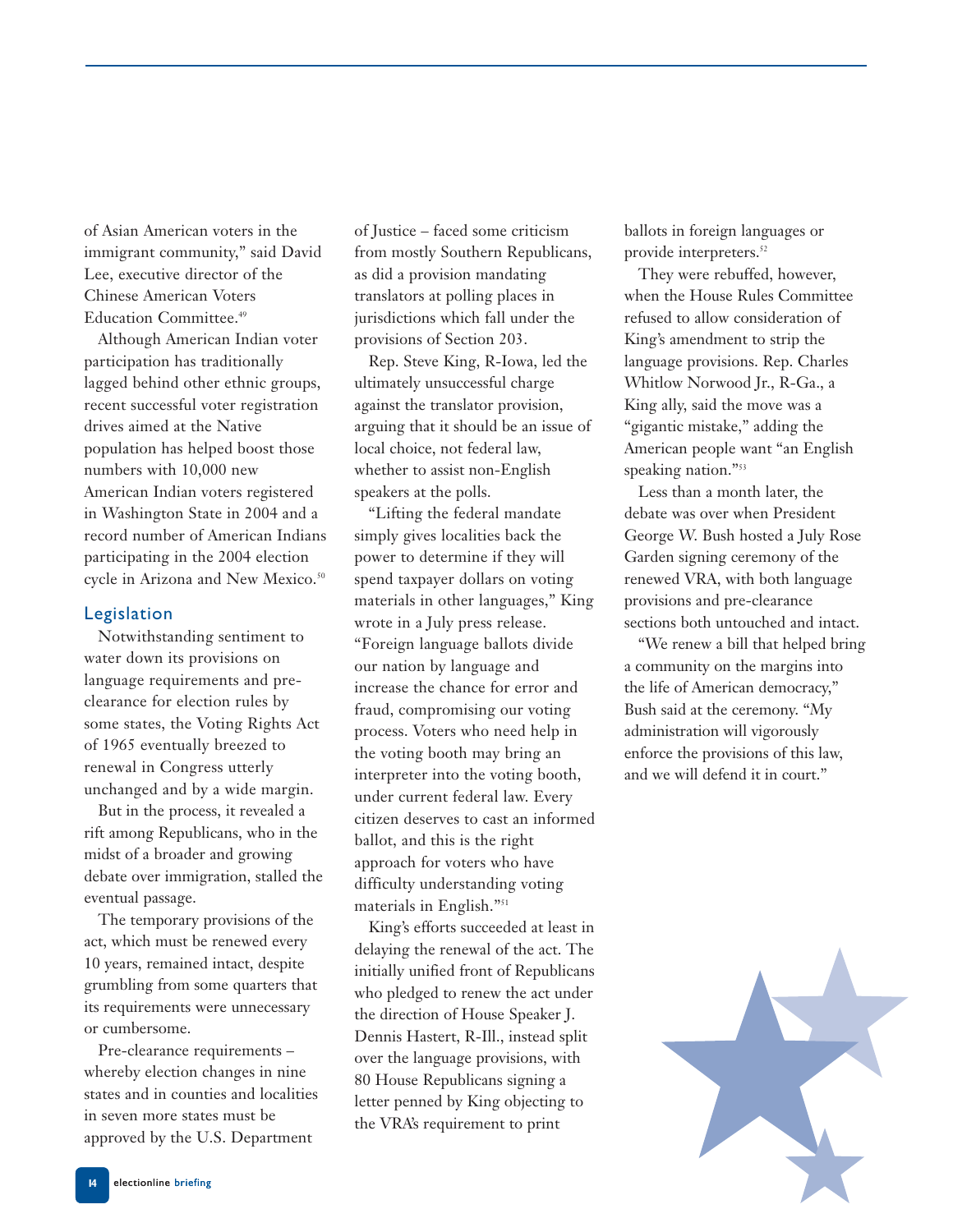# **Methodology**

Research for the report was gleaned through the use of first and secondary sources, including U.S. Department of Justice documents, state election division Web sites, news accounts, interviews with election officials, press materials from members of Congress, Justice Department officials and representatives of non-governmental organizations with an interest in multilingual election processes.

All sources are cited below in the endnotes.

The opinions expressed by election officials, lawmakers and other interested parties in this document do not reflect the views of non-partisan, non-advocacy *electionline.org* or the Election Reform Information Project.

All questions concerning research should be directed to Sean Greene, research director, at 202-338-9860 or M. Mindy Moretti, senior writer 202-388-9861.

### **Endnotes**

- 1 U.S. Department of Justice Web site: *www.usdoj.gov,* Sept. 19, 2006.
- 2 Passel, Jeffrey S. and Suro, Roberto. "Rise, Peak and Decline: Trends in U.S. Immigration 1992-2004," Pew Hispanic Center, Sept. 27, 2005.
- Batalova, Jeanne. "Spotlight on Naturalization Trends," Migration Policy Institute, Sept. 1, 2006
- 4 Department of Homeland Security's Office of Immigration Statistics Web site: *www.ois.gov,* Sept. 19, 2006.
- 5 Tucker, James Thomas and Espin, Rodolfo. "Minority Language Assistance Practices in Public Elections: Executive Summary, Barrett Honors College, Arizona State University, March 7, 2006. 6 *Ibid*.
- Moretti, M. Mindy. "Mandate requires counties to offer multilingual ballots," *County News*, Oct. 14, 2002.
- 8 *Ibid*.
- 
- 9 *Ibid*. 10 Warchol, Glen. "English-only now lurks at the ballot box," *The Salt Lake Tribune*, June 20, 2006.
- 11 Spano, John. "Judges to Rule on Use of English-Only Initiative Petitions," *The Los Angeles Times*, June 19, 2006.
- 
- 12 *Ibid*. Sacchetti, Maria. "Four councilors set to ask city to settle US antibias voting suit," *The Boston Globe,* Aug. 1, 2005.
- 14 Slack, Donovan. "Menino names voting panel," *The Boston Globe,* Aug. 4, 2005.
- 15 Slack, Donovan. "Election Agency has been troubled," *The Boston Globe,* July 30, 2005
- 16 "Justice Dept. Settles Voting Rights Suit," *The Associated Press*, Sept. 16, 2005.
- 17 Slack, Donovan and Nichols, Russell. "Asian group lodges voting complaint," *The Boston Globe*, Sept. 19, 2006.
- 18 Press Release. "Justice Department Files Voting Rights Lawsuit Against Springfield, Massachusetts," U.S. Department of Justice, Aug. 2, 2006.
- 19 Flynn, Jack. "Voting rights suit settled," *The Republican,* Aug. 31, 2006.
- 20 Press Release. "Justice Department to Monitor Elections in California and Massachusetts," U.S. Department of Justice, Sept. 18, 2006.
- 21 Crimaldi, Laura. "Voting begins to build momentum as Hub takes to the polls," *The Boston Herald,* Sept. 19, 2006.
- 22 "Feds to monitor polling places in Boston, Springfield," The
- Associated Press as published in *The Boston Herald,* Sept. 18, 2006. 23 Ibid.
- 24 Phone interview, Aug. 23, 2006.
- 25 Phone interview, Aug. 23, 2006.
- 26 Phone interview, Aug. 31, 2006.<br>27 Phone interview, Aug. 23, 2006.
- Phone interview, Aug. 23, 2006.
- 28 *Ibid*.
- 29 Phone interview; Aug. 23, 2006.<br>30 Phone interview. Aug. 22, 2006.
- Phone interview, Aug. 22, 2006.
- 31 Phone interview, Aug. 22, 2006<br>32 Phone interview, Aug. 28, 2006. Phone interview, Aug. 28, 2006.
- 33 "Section 203 Brochure," Voting Section, Civil Rights Division of
- the U.S. Department of Justice Web site, last visited Aug. 22, 2006. See *www.usdoj.gov/crt/voting/sec\_203/203\_brochure.htm*.
- 34 See *http://secstate.wa.gov/elections*/, last visited Aug. 22, 2006. 35 See
- *https://servicearizona.com/webapp/evoter/select\_language.do?language=s panish&transactionType=&officeId=*, last visited Aug. 22, 2006.
- 36 "Implementation of the Provisions of the Voting Rights Act Regarding Language Minority Groups." 28 C.F.R. Part 55. 37 Tucker, Dr. James Thomas and Espino, Dr. Rodolfo. "Minority
- Language Assistance Practices in Public Elections: Executive Summary," March 7, 2006. It should be noted some groups disagree with states' interpretations of what is and what is not an unwritten language. Civilrights.org, a collaboration of the Leadership Conference on Civil Rights and the Leadership Conference on Civil Rights Education Fund, in reports on Alaska and South Dakota found those states wanting when it comes to written translation of Alaskan Native and American Indian languages. For example in Alaska the report states that all of the 20 native languages there are written. For more information see *http://renewthevra.civilrights.org/resources/reports.html*.
- 38 See *www.sos.state.mn.us/home/index.asp?page=204*.
- 39 See *www.sos.state.ia.us/elections/voterreg/reg\_to\_vote.html*.
- 30 *Op cit*. Immigration Statistics Web site.
- 41 *Ibid*.
- 42 See *www.lwv.org.*
- See www.nclr.org.
- 44 See *www.democrats.org*.
- 45 See *www.gop.com*.
- 46 Fears, Darryl. "Immigrants Prepare for Next Step," *The Washington Post*, Sept. 14, 2006.
- 47 Blood, Michael R. and Prengaman, Peter. "No Signs of Proimmigrant Voter Boom," *The Associated Press,* Sept. 5, 2006. 48 Ibid.
- 49 Marquez, Letisia. "Asian Americans Called the New 'Sleeping Giant' in California Politics," *UCLA News*, Sept. 7, 2006.
- 50 Adams, Nicole. "Getting Out the Vote in Indian Country," 51 Press Release: Office of Congressman Steve King, R-Iowa, 5th
- District, July 13, 2006.
- 52 Babington, Charles. "GOP Rebellion Stops Voting Rights Act," *The Washington Post*, June 22, 2006.
- 53 Ibid.